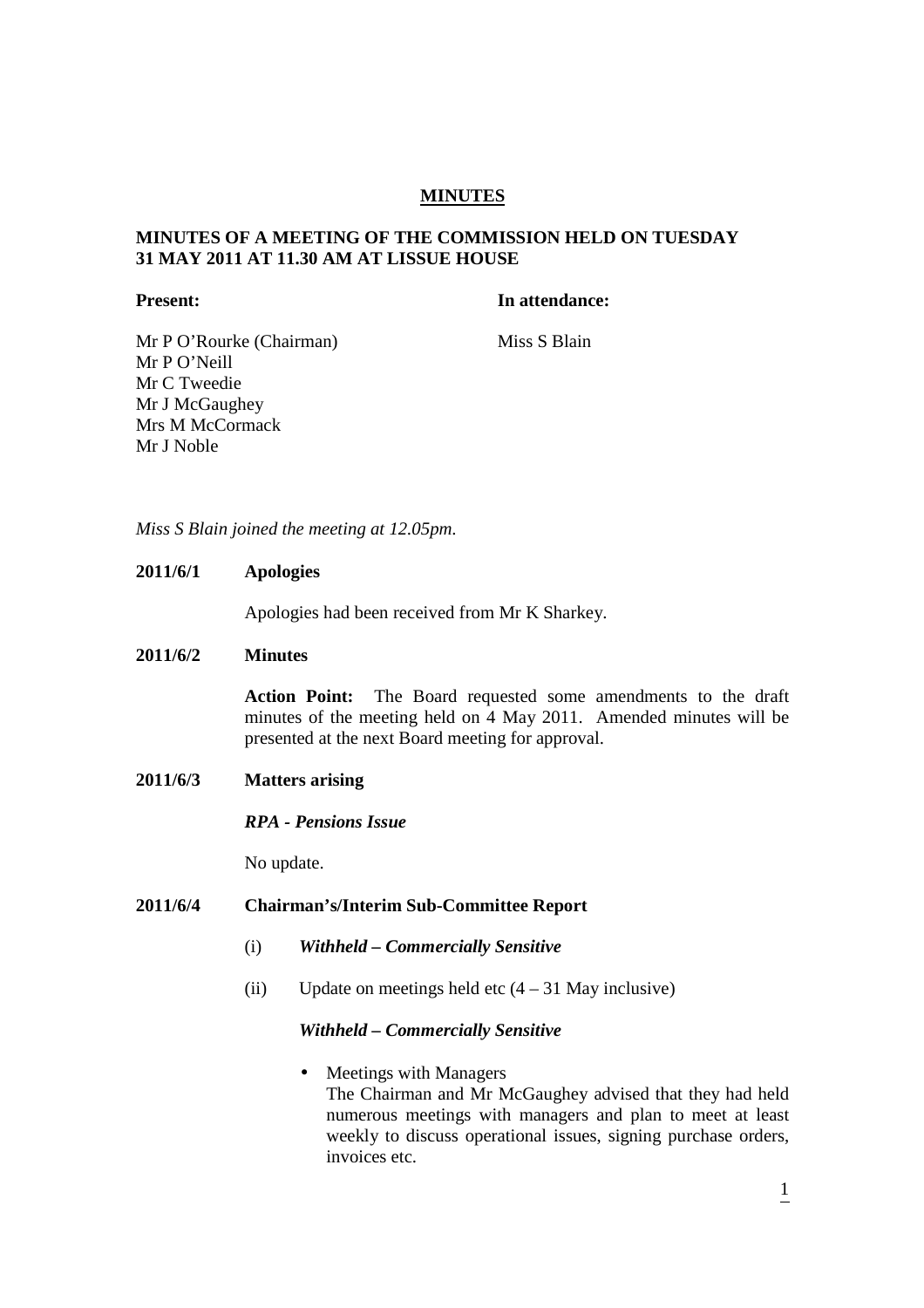• Stakeholder Meetings

The Chairman reported that he had contacted/met with and made presentations to all LMC stakeholders.

**Action point:** The Chairman has given a commitment to meet at least annually with stakeholders to inform them of LMC's progress.

The Board discussed letters received from the main stakeholders following the Chairman's presentations and expressed some disappointment at the content of the UFU letter following the supportive tone at their meeting.

The Chairman also advised the Board that he had written to both the new DARD Minister and the new Chair of the Agriculture Committee seeking meetings with them at the earliest opportunity.

(iii) Annual Report and Accounts

*Withheld – Commercially Sensitive*

# **2011/6/5 Update – CEO& FQAS Manager Recruitment process/consultation**

*Withheld – Commercially Sensitive*

**2011/6/6 LMC Business Plan 2011/12** 

**Action Point:** The Board agreed that the Chairman will write to DARD to press for urgent approval of the business plan.

**2011/6/7 Executive Committee Notes – 9 May 2011**

Noted.

# **2011/6/8 Date of next meeting**

It was confirmed that the date of the next meeting would be 20 July 2011 at 10am at Lissue House. (It was subsequently decided that an additional meeting would be held on 15 June 2011).

*Mrs N Whittaker, Mr C Donnelly, Mr I Stevenson and Mr T White joined the meeting at 1.30 pm. Mrs C Kenny joined the meeting at 1.50pm.*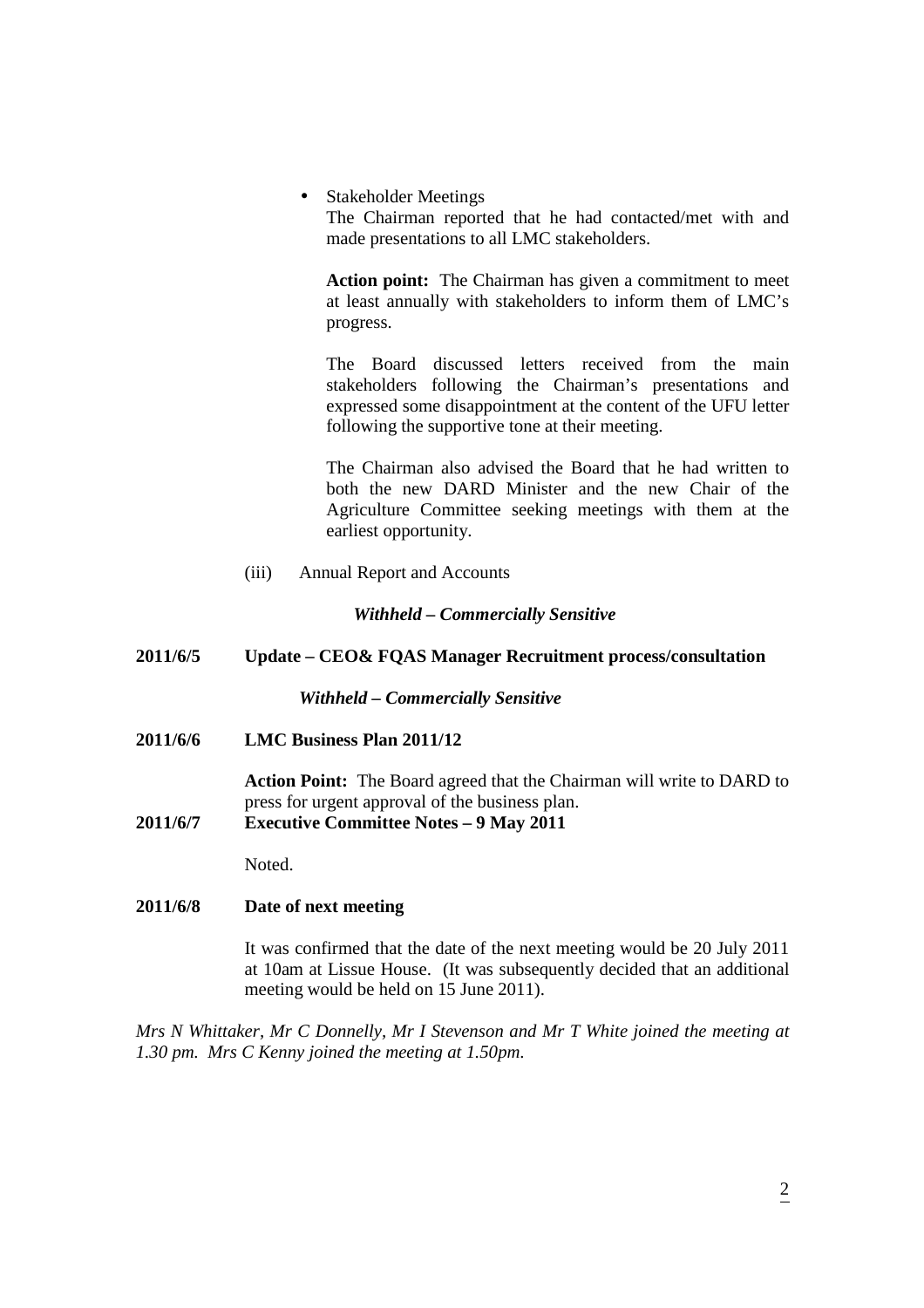## **2011/6/9 Manager's Reports**

The Chairman welcomed the managers to the meeting and conveyed the Board's appreciation of the managers' co-operation during this interim arrangement while a new chief executive is recruited.

The managers gave the Board reports on their individual work areas and a number of actions were approved.

## **Action Points:**

1. FQAS Manager Interview Panel.

Board agreed that a stakeholder Board member would be on the interim panel for the second interviews.

2. FQAS Board Meeting 9 June 2011

The Chairman will chair the meeting .

3. IFAG Meeting 17 June 2011

The Board agreed that a Board member will attend the meeting if it goes ahead.

*Withheld – Commercially Sensitive*

5. Supermeat Awards 7 July 2011

The Board agreed that Mr C Tweedie and the Industry Development Manager will attend.

*Withheld – Commercially Sensitive*

*Withheld – Commercially Sensitive*

8. IMS Marketing/Communication Workshop

The Education Services Manager will obtain more information about this workshop which will be held in October 2011.

9. Business Plan 2011/12

The Board will fully discuss the Business Plan at a future meeting and agree which items are to be progressed or deferred during the interim period while a chief executive is recruited.